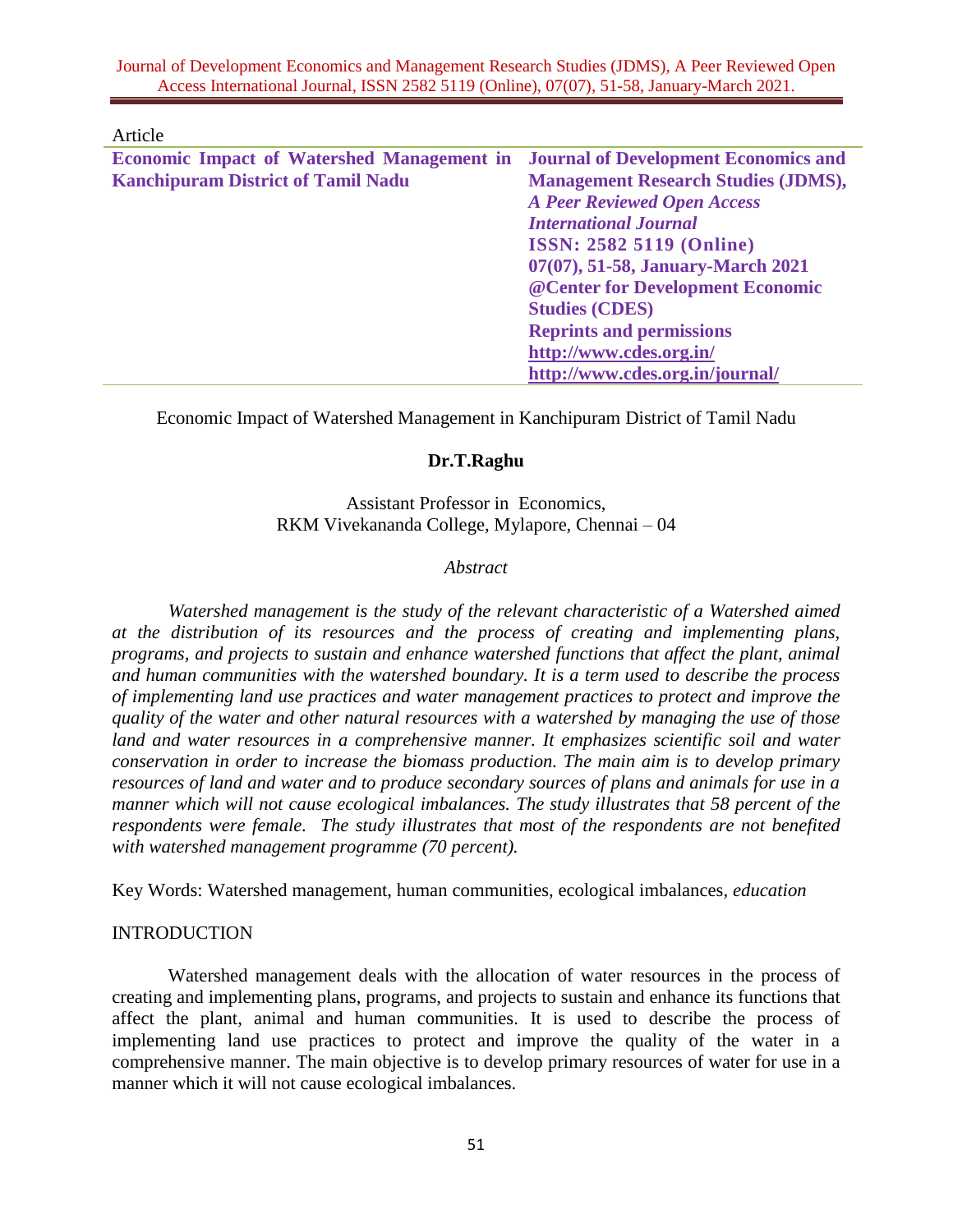#### ECONOMIC ASPECT OF WATERSHED MANAGEMENT

Watershed development consists of conservation, regeneration and the astute use of the natural resources. Watershed management is primarily responsible for the degradation of environment, regeneration and conservation can only be possible by promoting, awakening and ensuring the participation of the people who inhabit the watersheds. Watershed management is defined as the integrated use, regulation and development of water and land resources in order to accomplish sustainable use of land, water and vegetation.

The assessment of the potentialities of available resources in a particular watershed is essential for evolving is meaningful economic process. This type of inventory must be prepared every year or biennial to monitor the resource imbalances. Requirement and availability of cereals, pulses, oil, and fats, milk, fuel, energy for human population and feed and fodder for livestock should be estimated through agro-economic investigations. Estimation of surplus and deficit provide sound footings for watershed area. To meet out this gap most appropriate technologies would be used for economic development of rural inhabitants of watershed. The watershed programme is composed of various projects and practices.

### WATER INFRASTRUCTURE SYSTEM

Water resources system is a combination of water control facilities and or environmental elements and making and control that considers the integrated view point. A holistic view management water resources systems still beyond the grasp of technologies. The most important principle of water resources management is the use of the watershed or river basin as the framework for planning and organizing systems. Complex, multipurpose water resources systems include a watershed as a source of water and numerous features for water utilization. The watershed is a prominent feature of the system of two catchments, the larger one on the left with snowmelt feeding the reservoir, and the small tributary stream, protecting this watershed management is very important.

## WATERSHED OF INDIA

The watershed is to cover a specific land surface from which the rainfall runoff flows to a defined drain, cannel, stream or river at any particular point. The size of a watershed is governed by the size of the stream occupied by it. The size of a watershed is of is practical importance in development programmes. In terrains with little initial drainage, it may be difficult to delineate small sized watershed whereas in surging and hilly terrains smaller sized watersheds could be easily done and hence the aerials extent of watershed attempts made earlier for demarcation of watersheds.

#### REVIEW OF LITERATURE:

Asit K. Biswas (1993) in his research paper examined water crisis in arid and semi-arid countries on issues of water conservation and efficient use of water. He paid attention to social and environmental reflections of water resource development and management. According to Asaitambi, S (2008) it is an increasingly important aspect of water management is waste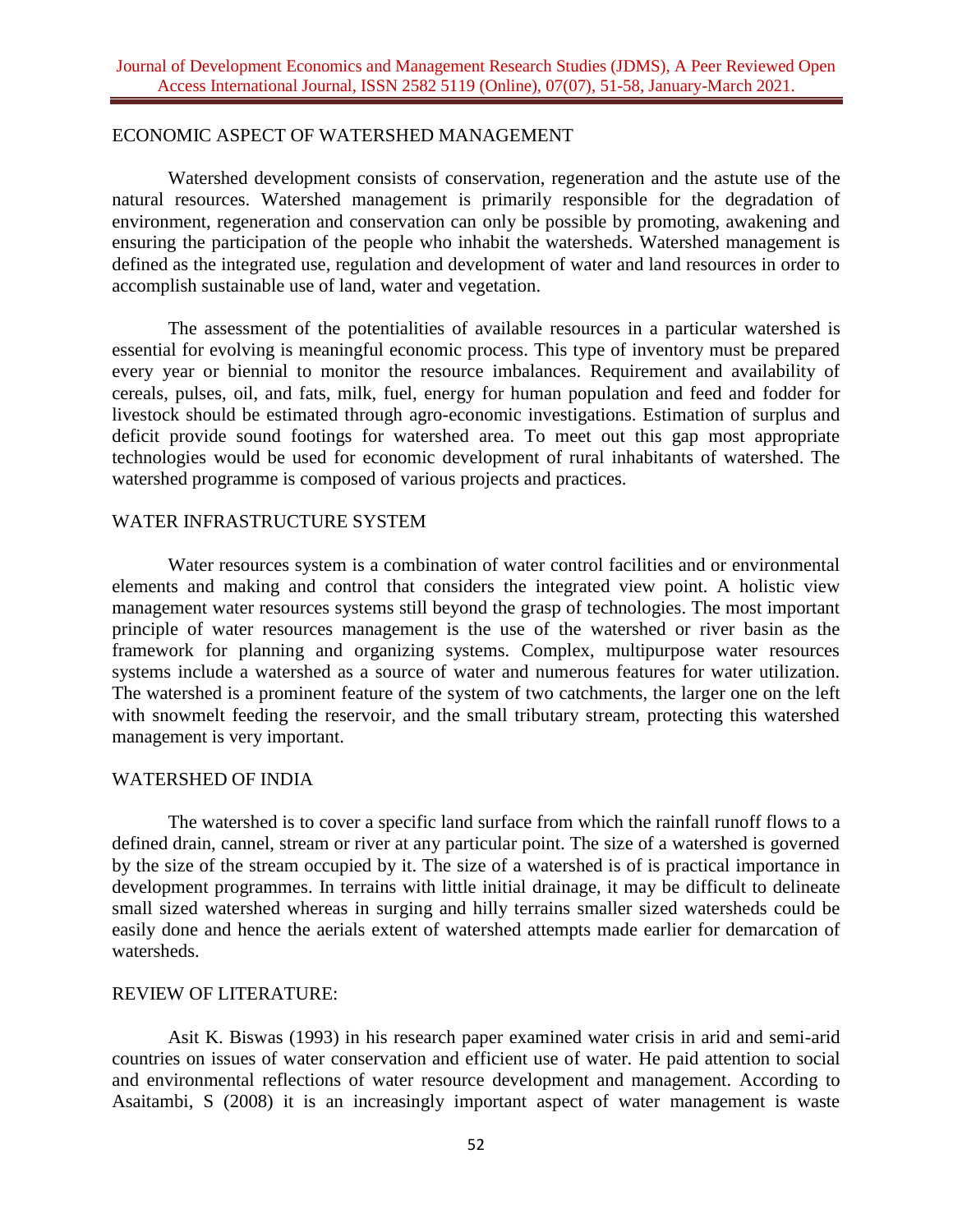minimization, for toxic and hazardous materials this has the obvious effects of preventing this example into the environment waste minimization programmed has received a great impetus in recent years as a result of the increasing demand for water supply and its non-availability.

Ali Mirchi and David Watkins (2009) have opined that water is both a natural resource and a public good that plays a critical role in a host of environmental processes and economic, social, and political activities. Watershed management practices once commended for their broad benefits to society have become the focus of harsh criticisms for their adverse and sudden environmental or socioeconomic impacts. The early watershed modeling efforts were aimed mostly at representing hydrologic processes of environmental, social, and economic functions to facilitate a holistic understanding of watersheds and associated human activities.

# **METHODOLOGY**

This study is purposively conducted in Kanchipuram district of Tamil Nadu using primary data for a sample population of 100 beneficiaries of the scheme. They are randomly chosen from the list available in the Government published report in the district. To understand the nature of the data, firstly, frequency tables were prepared, and subsequently the analysis and tabulation have been carried out using research techniques based on the requirement.

# OBJECTIVES OF THE STUDY

- $\triangleright$  To study the socio-economic status of the sample respondents in the study area
- $\triangleright$  To assess the factors contributing to sustainability of Watershed management in the study area

# ANALYSIS OF THE STUDY

| Gender | No. of Respondents | Percentage |
|--------|--------------------|------------|
| Male   | 21                 |            |
| Female | 29                 | 58         |
| Total  | 50                 | 1 OC       |

| Table 1                                     |
|---------------------------------------------|
| Distribution of the Respondents Gender Wise |

Source: Computed from Primary Data

The above table 1 illustrates the gender-wise classification of the respondents in the study area. 42 percent of the sample population belonged to male s and 58 percent of the respondents were female respondent.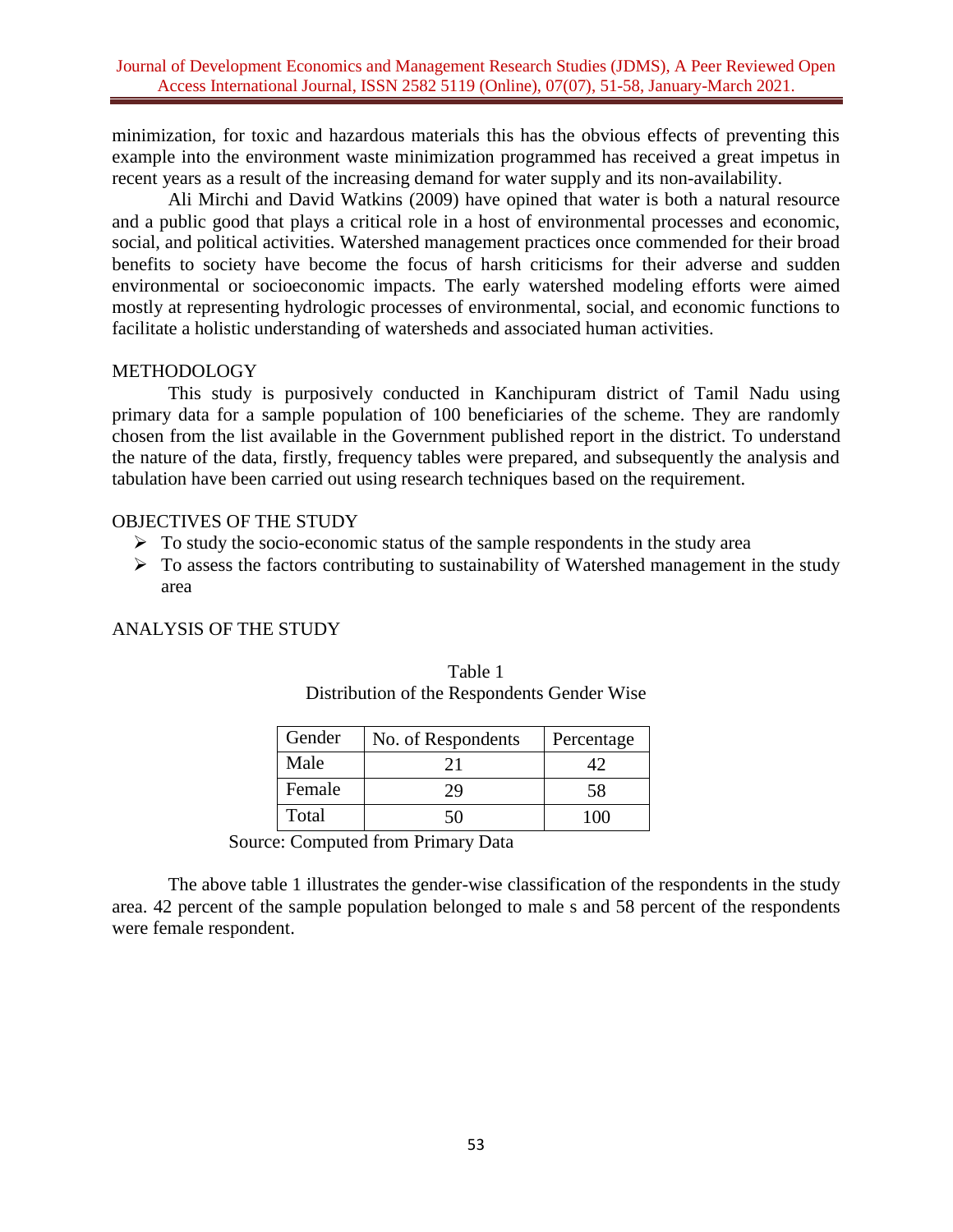| Classification of Age | No. of Respondents | Percentage |
|-----------------------|--------------------|------------|
| 18 to 35              | 12                 | 24         |
| 36 to 45              | 24                 | 48         |
| 46 to 60              | 10                 | 20         |
| 60 Above              |                    |            |
| Total                 | 50                 |            |

Table 2 Distributions of the Respondents in terms of age (in years)

Source: Computed from Primary Data

 The above table 2 shows that 24 percent of the respondents are in the age group of 18-35, 48 percent of the respondents are in the age group of 36-45 years, 20 percent are fall in the age group of 46-60 years of the age and 8 percent of the respondents are in the age group of above 60. Therefore, it is observed that most of the respondents are in the age group of 36-45.

| Table 3                                                         |
|-----------------------------------------------------------------|
| Distribution of the Respondents According to Educational Status |

| Particulars           | No. of Respondents | Percentage |
|-----------------------|--------------------|------------|
| Illiterate            | 14                 | 28         |
| Primary               | 16                 | 32         |
| High school/secondary |                    | 18         |
| Higher secondary      |                    | 10         |
| UG degree             | 6                  | 12         |
| Total                 |                    |            |

Source: Computed from Primary Data

 The table 3 despite to the details about educational level of the respondents in the sample research area. Among the respondents 28 percent are illiterates, 32 percent of the respondents have studied primary education only. 18 percent of the respondents studied secondary education and 10 percent of the respondents are higher secondary level. 12 percent of the respondents are studied under graduates.

Table 4 Distribution of type of house by the Respondents

| House ownership | No. of Respondents | Percentage |
|-----------------|--------------------|------------|
| Own)            |                    |            |
| Rental          |                    | 26         |
| Total           | 50                 | $100 -$    |

Source: Computed from Primary Data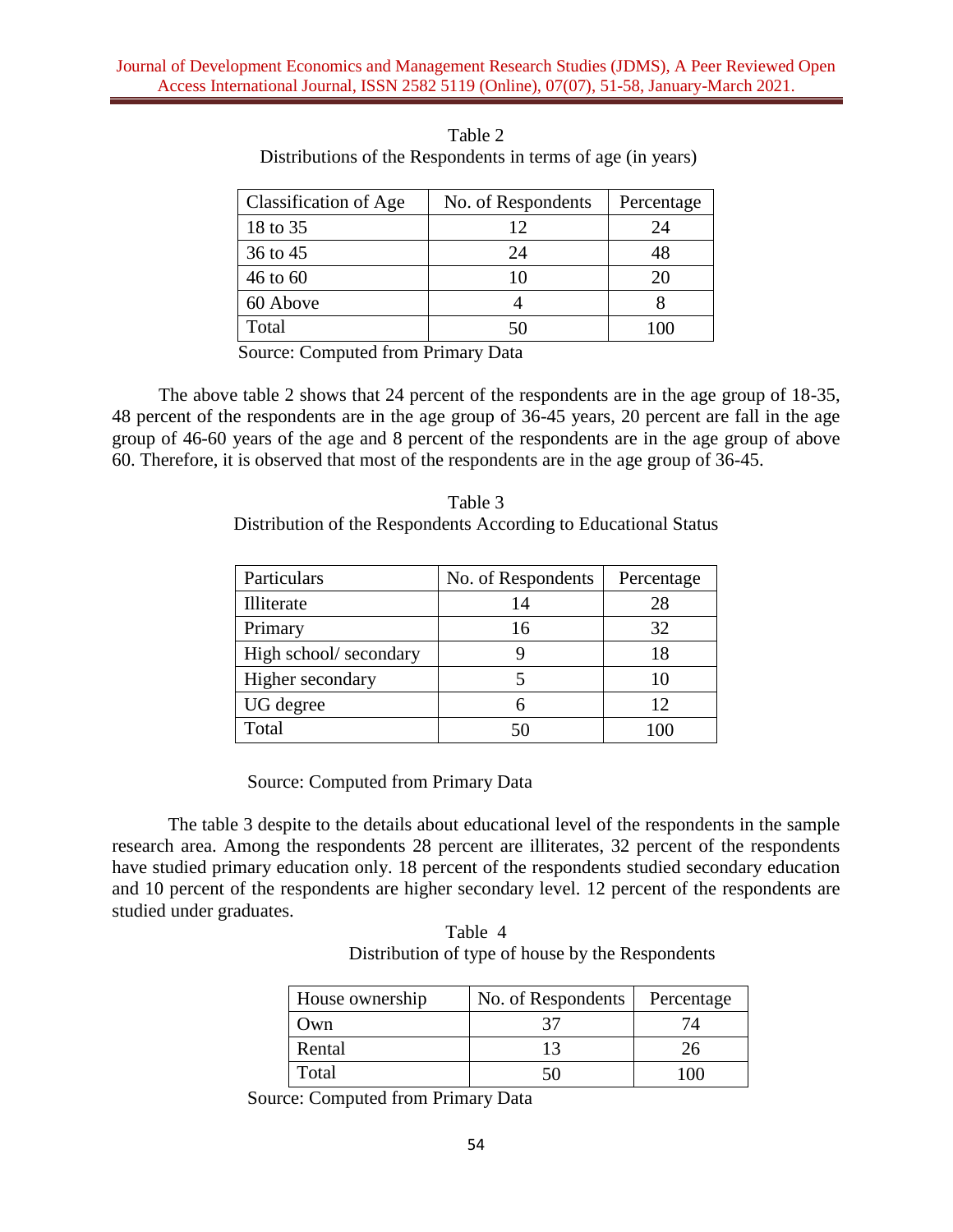The above table 4 illustrates the type of houses of the sample respondents. 74 percent of the respondents are living in own houses and26 percent of the respondents in rental house. The table shows that most of the sample respondents are dwelling in their own houses.

| Type of the employment | No. of Respondents | Percentage |
|------------------------|--------------------|------------|
| Business/self employed | 42                 | 84         |
| Govt. Employee         |                    |            |
| Skilled worker         |                    |            |
| Semi-skilled worker    |                    |            |
| Total                  |                    |            |

Table 5 Distribution of Employment among the Respondents

Source: Computed from Primary Data

The above table shows the distribution of respondents according to the type of employment. Among the respondents, 84 percent belong to business/ self-employed. 8 percent of the respondents are government employee. 6 percent are skilled workers and nearly 2 percent of the respondents are semi-skilled worker. The table clearly illustrate that the most of the sample respondents are doing their business/self-employed.

Table 6 Distribution of per day water use by the respondents (in Litters)

| Water use per day | No. of Respondents | Percentage |
|-------------------|--------------------|------------|
| 30-50 litter      |                    |            |
| 50-90 litter      | 12                 | 24         |
| Above 90 litter   | 35                 | 70         |
| Total             | 50                 |            |

Source: Computed from Primary Data

The table 6 shows the distribution of per day water consumption of the responses in the study area. The sample respondents consumes more than 90 liters of water per day for their daily activities with percentage of 70, 24 percent of the respondents consume from 50 to 90 liters per day and 6 percent of the respondents consume less than 50 liters per day.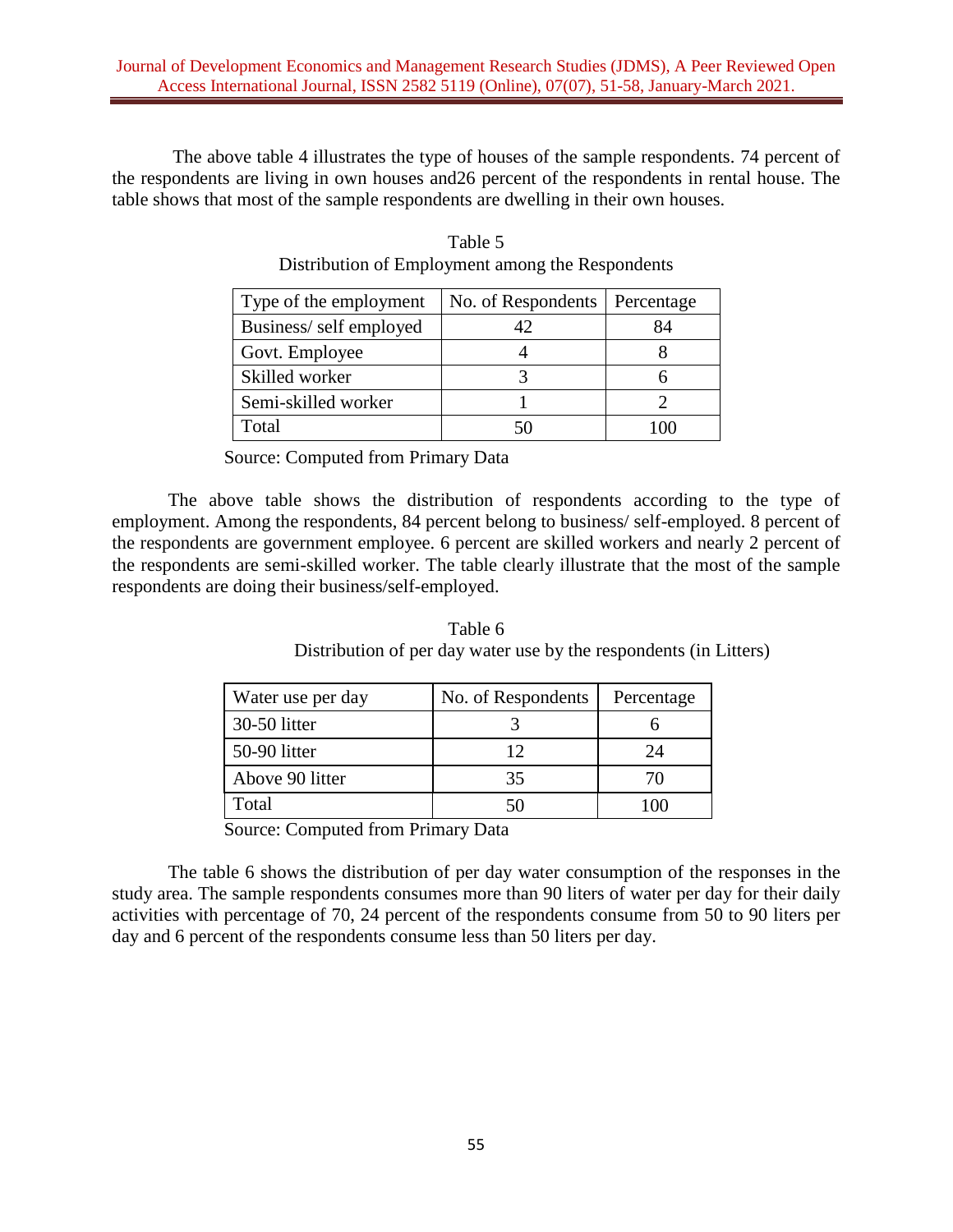| Irrigation                                           | No. of Respondents | Percentage |
|------------------------------------------------------|--------------------|------------|
| Rain barrel                                          |                    |            |
| Purchasing water                                     |                    |            |
| Nearby surface water<br>(stream, pond, river, lake.) | 45                 | 90         |
| Гоtal                                                |                    |            |

Table 7 Sources of Irrigation details of Respondents

Source: Computed from Primary Data

Table 7 shows the other source of water for irrigation purpose in which 6 percent of the respondents are collecting water from rain barrel, 4 percent of the respondents are purchasing from outside and 90 percent of the respondents are utilizing surface water sources.

| Table 8                                       |  |
|-----------------------------------------------|--|
| Micro watershed activities of the respondents |  |

| Watershed activities | No. of Respondents | Percentage |
|----------------------|--------------------|------------|
| Yes                  |                    |            |
|                      | 28                 | 56         |
| Total                | 50                 | M          |

Source: Computed from Primary Data

Table 8 portrays the detail about distribution of respondents according to micro watershed activities in the research area. 44 percent of the respondents said yes and 56 percent of the respondents replied as No.

|                                                 | Table 9 |  |  |
|-------------------------------------------------|---------|--|--|
| Watershed related activities of the respondents |         |  |  |

| Watershed related activities | No. of Respondents | Percentage |
|------------------------------|--------------------|------------|
| Yes                          |                    |            |
| NO                           | 40                 |            |
| Total                        | 50                 | ' ()( )    |

Source: Computed from Primary Data

Table 9 shows the participation of respondents on watershed related activities. The table clearly illustrated that 80 percent of the respondents are not participating in the activities pertain to watershed management and 20 percent of the respondents involved actively.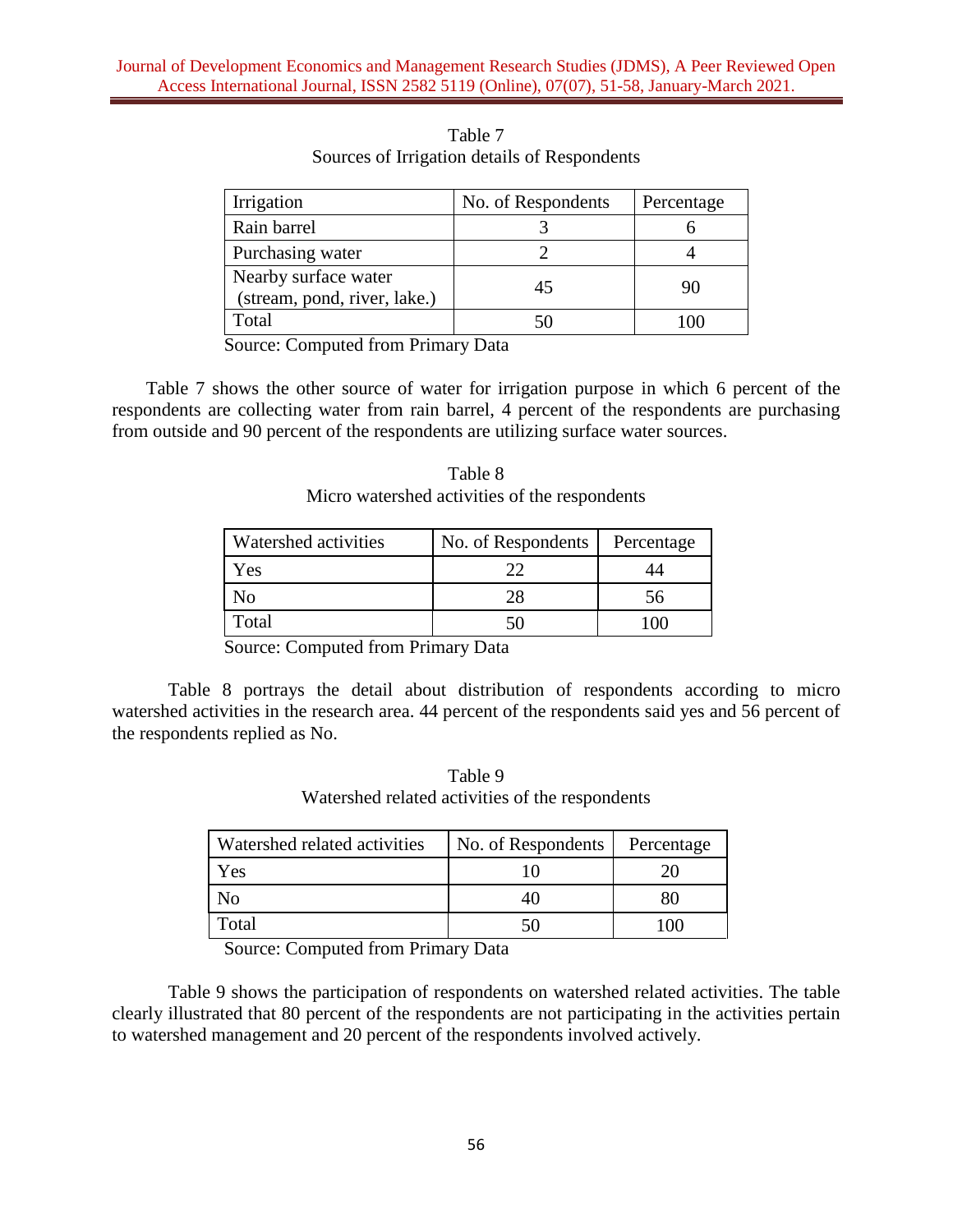| Beneficiaries during the<br>watershed management | No. of Respondents | Percentage |
|--------------------------------------------------|--------------------|------------|
| Yes                                              | 15                 |            |
| No                                               | 35                 |            |
| Total                                            |                    |            |

Table 10 Beneficiaries' details of watershed management

Source: Computed from Primary Data

Table 10 portrays the respondents benefited with watershed management. Of which 70 percent of them have said that they are not benefited by the watershed programmes and only 30 percent of the respondents said yes as the beneficiary of the programmed. This indicated that the scheme has not benefitted the most of the farmers in the study area.

Summary of the Study:

The study illustrates that 42 percent of the respondents were male and 58 percent of the respondents were female. The most of the respondents consumes more than 90 litter of water per day for their daily activities with a percentage of 70, 24 percent of the respondents consume from 50 to 90 liters per day and any 6 percent of the respondents consume less than 50 litters per day. Of the study 6 percent of the respondents collecting water from rain barrel. 4 percent of the respondents are purchasing from outside and 90 percent of the respondents are analyzing surface water sources. The study shows that most of the respondents (80 percent) were not actively participating in watershed management. And only 20 percent of the respondents are involved actively. The most of the respondents are not benefited with watershed management programme (70 percent) and nearly 30 percent of the respondents said that they are benefited through watershed management programme.